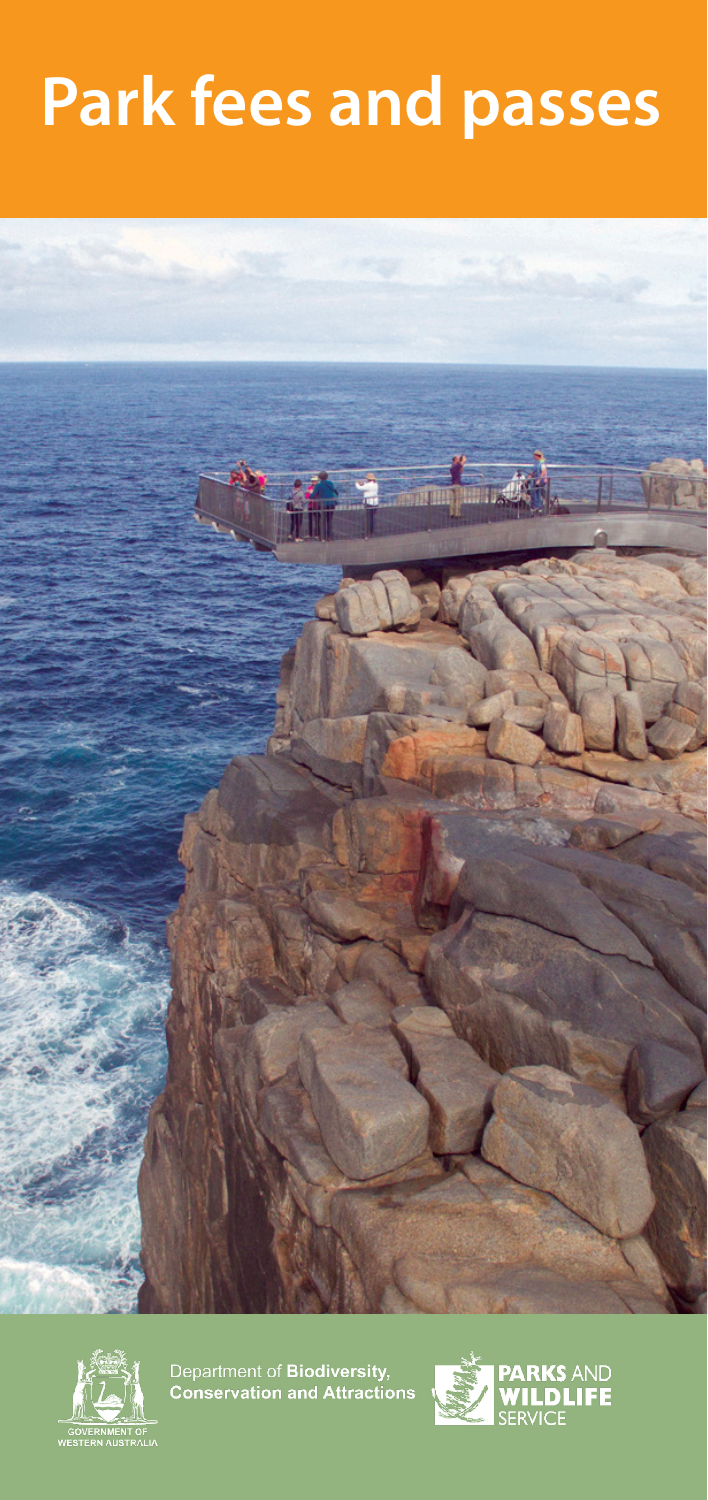# **There's no better way to discover the beauty and diversity of Western Australia than to explore its world-class parks.**

Fees apply for entry, camping and special attractions in some of these parks. They assist in conservation and park management including the improvement of visitor services and facilities.

Park passes can be bought online, are great value for money and offer a convenient alternative to paying entry fees.

Enjoy your park visits knowing that you have made a valuable contribution to the management of these special areas.

# **Park entry fees**

Entry fees cover vehicle entry to all parks on a single day\*.

- Holders of park passes and visitors who walk or cycle into a park do not need to pay entry fees.
- Instructions for payment are given at park entrances.

### **How much are the entry fees?**

**Motorcycles \$8 per motorcycle.** 

**Private vehicles with up to 12 legally seated occupants including the driver.**

**\$15 per vehicle \$8 concession per vehicle** 

**Private vehicles with 13 or more legally seated occupants including the driver. \$7 per occupant 6 \$2.50 per concession occupant** 

\*Separate entry fees must be paid at both Yanchep and Nambung national parks when entering in a private vehicle with 13 or more occupants.

# **Which parks have entry fees?**

**North West:** Bandilngan (Windjana Gorge), Dimalurru (Tunnel Creek), Karijini, Millstream Chichester, Mirima and Purnululu national parks and Wunaamin and Miluwindi conservation parks.

**Coral Coast:** Cape Range, François Péron, Kalbarri, Lesueur and Nambung national parks and Edel Land National Park (proposed).

**Around Perth:** Avon Valley, John Forrest, Serpentine, Walyunga, and Yanchep national parks and Lane Poole Reserve.

**Golden Outback:** Cape Arid, Cape Le Grand and Stokes national parks.

**South West:** D´Entrecasteaux, Fitzgerald River, Gloucester, Greater Beedelup, Porongurup, Shannon, Stirling Range, Torndirrup, Warren and West Cape Howe national parks and Two Peoples Bay Nature Reserve.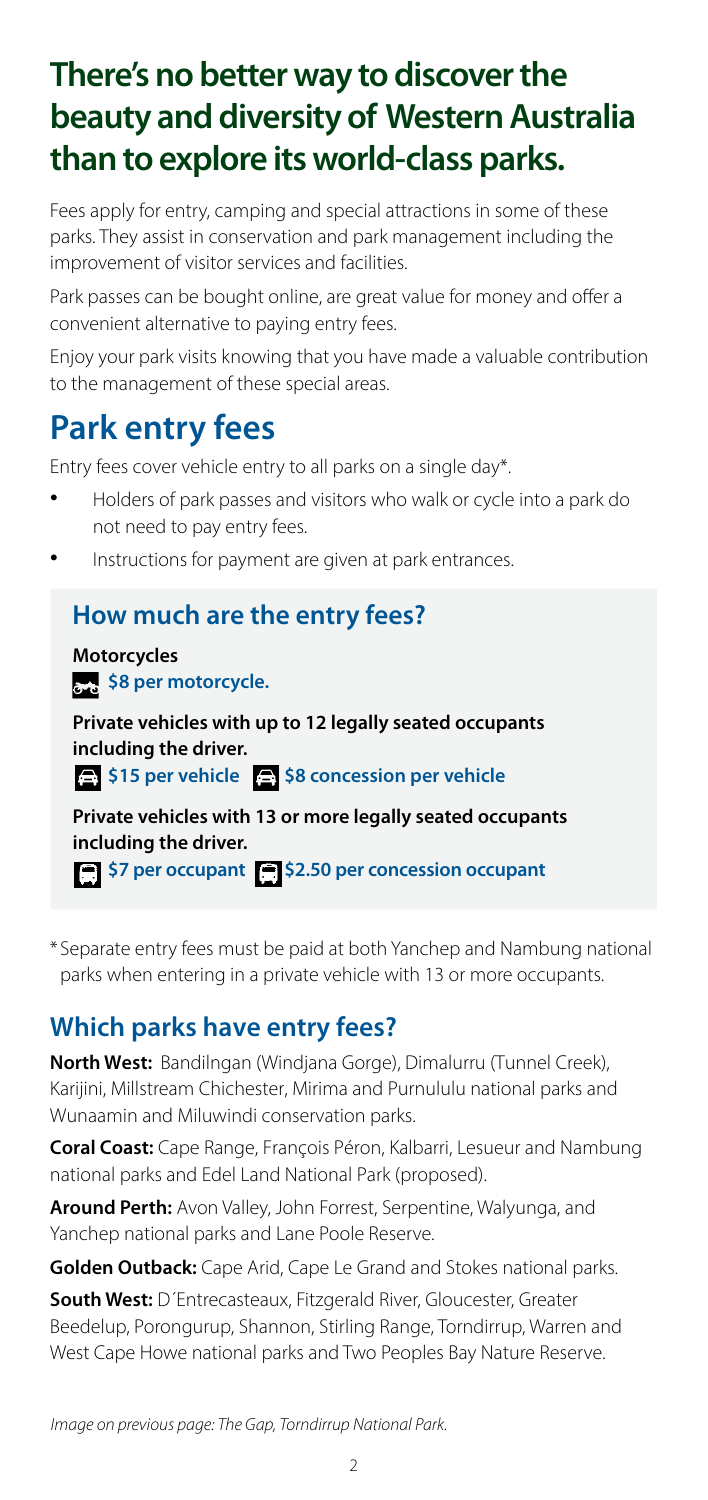# **Passes**

Use a park pass when you enter any park that has entry fees.

# **Buy your park pass online**

to enjoy unlimited park entry and no park entry fees. at [shop.dbca.wa.gov.au](https://shop.dbca.wa.gov.au/)

## Choose the pass that is best for you.

#### **Holiday Pass**

Three Holiday Pass options each provide unlimited entry to all parks and are the best value for holidays and short breaks.

**\$60 for four weeks \$40 for 14 days \$25 for 5 days** 

#### **Annual All Parks Pass**

Enjoy unlimited entry to all parks for a full year.

#### **\$120 \$120** \$75 concession

#### **Goldstar Pass**

An Annual All Parks Pass is combined with a subscription to *LANDSCOPE*; four issues of beautifully presented stories and photography about WA's special natural places, plants and animals. **\$150**

#### **Annual Local Park Pass**

Local residents and rate payers can make the most of unlimited entry to favourite local parks for 12 months.



- Passes are available online and at Parks and Wildlife Service offices and selected tourist outlets and visitor centres.
- Passes must be displayed in vehicle windows. Passes bought online need to be printed for display.
- Passes can only be used for private vehicles with up to 12 legally seated occupants including the driver.
- A pass can be used with two different vehicles but only one vehicle at a time.
- Passes cannot be used for camping or to enter the Avon Descent; Giants, Calgardup, Crystal or Cabaret caves; Araluen Botanic Park; Dryandra Woodland; Danggu Geikie Gorge boat trip; Monkey Mia Conservation Park; Penguin Discovery Centre; Perth Observatory or the Tree Top Walk.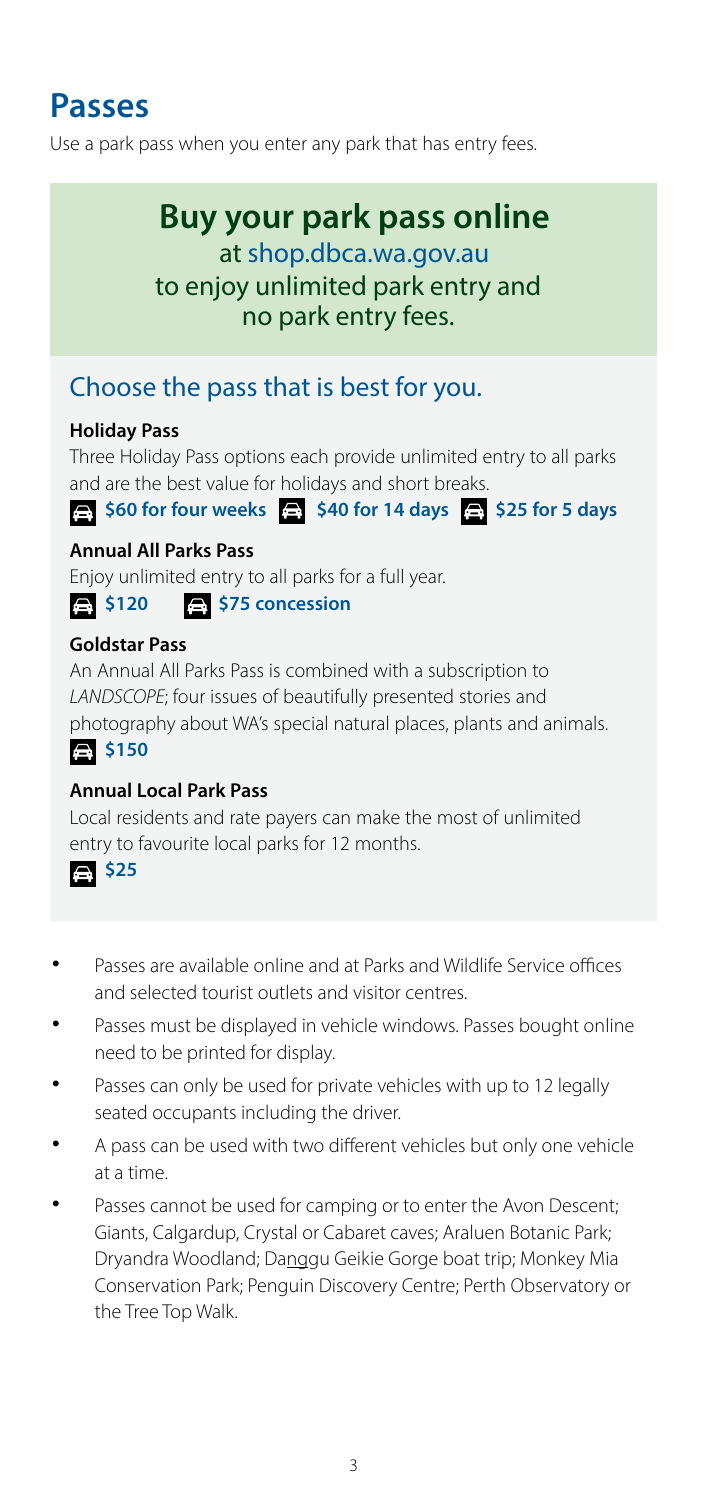# **Camping fees**

Camping fees are paid per person per night and vary with the level of facilities provided at the campground. Entry fees also need to be paid, in parks where they apply, but only for the day of arrival.

Example: 2 adults x \$11 adult fee x 4 nights + \$15 entry fee = \$103.

- Campers may leave and re-enter a park during their stay without paying further entry fees.
- Holders of park passes do not need to pay entry fees.
- Camping opportunities provided by commercial operators have separate fees and booking arrangements. See Park Stay for details.

# **Park Stay**  Visit [parkstay.dbca.wa.gov.au](https://parkstay.dbca.wa.gov.au) for campground information and campsite bookings.

### **How much are the camping fees?**

**Without facilities Adult \$8 Concession \$6 Child \$3**

**With basic facilities** 

(such as toilets, picnic tables, barbecues or fire pits) **Adult \$11 Concession \$7 Child \$3**

#### **With additional facilities**

(such as ablutions, showers or shelters) **Adult \$15 Concession \$9 Child \$3**

**Bandilngan (Windjana Gorge) National Park, Purnululu National Park or Wunaamin and Miluwindi conservation parks - without facilities Adult \$13 Concession \$10 Child \$3**

**Bandilngan (Windjana Gorge) National Park, Purnululu National Park or Wunaamin and Miluwindi conservation parks - with facilities** (such as toilets, picnic tables, barbecues, ablutions, showers or shelters) **Adult \$17 Concession \$12 Child \$3**

**Dirk Hartog Island National Park Adult \$20 Concession \$15 Child \$3**

#### **Goldfields Region**

For information on camping site locations and reservations, please contact the Kalgoorlie office on **(08) 9080 5555**.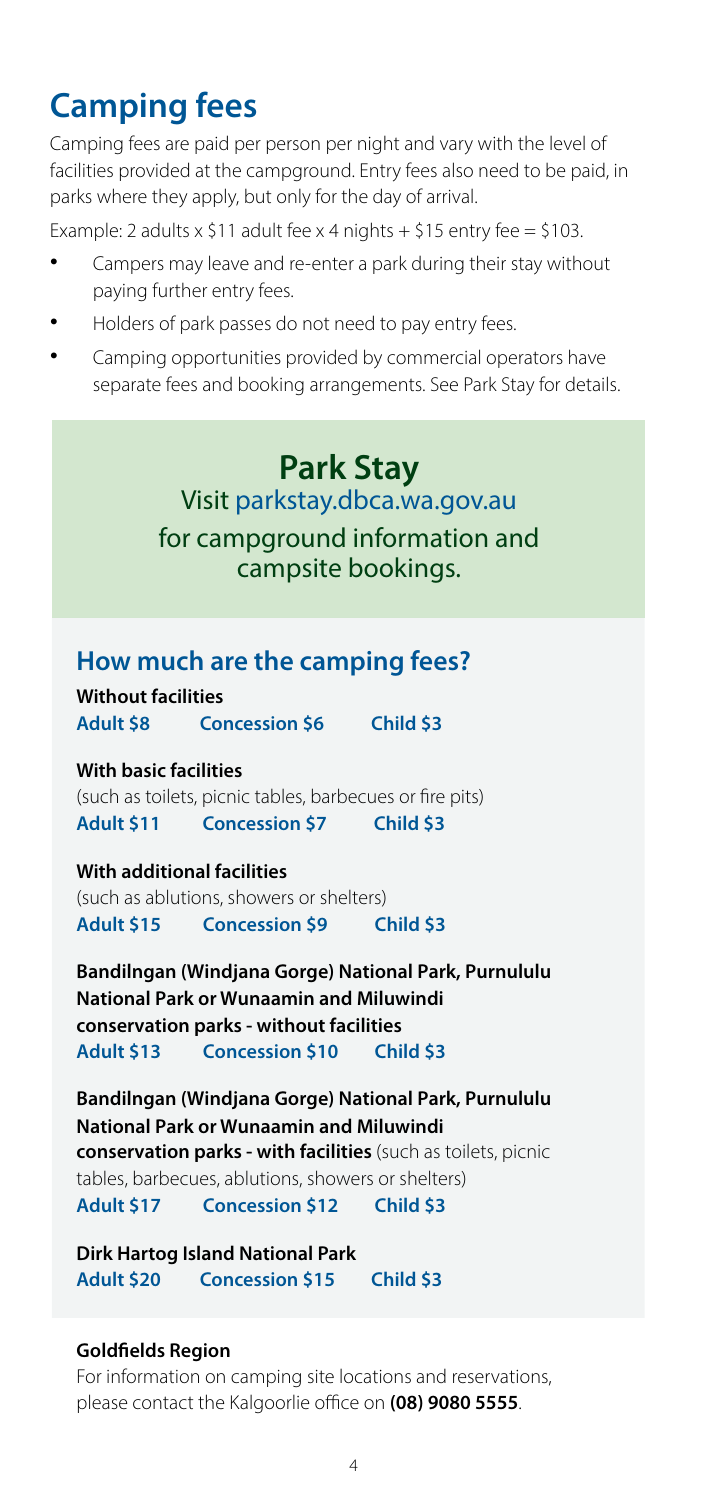# **Attraction fees**

These special experiences and tours have separate fees.

### **Valley of the Giants Tree Top Walk**

Entry to the 600m elevated [Tree Top Walk](https://exploreparks.dbca.wa.gov.au/site/valley-giants-tree-top-walk) daily 9am to 4.15pm or 9am to 6.15pm from 26 December to 26 January. Closed 25 December and in hazardous conditions. No charge for the Ancient Empire guided walk. Booking not required.

**Adult \$21 Concession \$15.50 Child \$10.50 Family \$52.50**

### **Danggu Geikie Gorge National Park boat trip**

[Boat trips](https://exploreparks.dbca.wa.gov.au/park/danggu-geikie-gorge-national-park) depart at various days and times from the end of April to November. Please check departure times with the Parks and Wildlife Service Broome office on **(08) 9195 5500**. Booking advised. [Book online](https://parksandwildlife.rezdy.com/154373/geikie-gorge-boat-tour)

**Adult \$50 Concession \$35 Child \$14 Family \$110**

### **Dryandra Woodland**

Fully guided night tours of [Barna Mia Nocturnal Wildlife Experience](https://exploreparks.dbca.wa.gov.au/site/barna-mia-nocturnal-wildlife-experience) on Mondays, Wednesdays, Fridays and Saturdays. Closed on public holidays. Booking required. Please book before 4pm on **(08) 9881 9200**. If booking a Saturday tour on the day of the tour phone **(08) 9881 2064**. **Adult \$22 Concession \$16 Child \$11 Family \$55**

### **Monkey Mia Conservation Park**

[Dolphin Experiences](https://exploreparks.dbca.wa.gov.au/site/monkey-mia-dolphin-experience) can occur up to three times a day between 8am and 12pm. It is best to arrive at 7.45am. Booking not required.

**Per day: Adult \$15 Concession \$10 Child \$5 Family \$35 Per month: Adult \$25 Concession \$20 Child \$10 Family \$60**

### **Leeuwin-Naturaliste National Park**

[Self-guided cave tours](https://exploreparks.dbca.wa.gov.au/site/calgardup-cave-and-leeuwin-naturaliste-national-park-information-centre) are available daily except 25 and 26 December. Calgardup Cave is easily accessed on boardwalks and stairs and suitable for all ages. Giants cave is a medium-level adventure caving experience with ladders, rock scrambles and tight spots. Booking not required. Fees for each cave are:

**Adult \$19 Concession \$12.50 Child \$9.50 Family \$47.50**

### **Penguin Island**

The island is open from September to May. [Penguin Island Waddle](https://exploreparks.dbca.wa.gov.au/site/penguin-island-discovery-centre) guided interpretive walks are conducted daily at 11.15am and 1.15pm. Penguin [Experience commentaries and feeding times are 10.30am, 12.30pm and](https://exploreparks.dbca.wa.gov.au/site/penguin-island-discovery-centre) 2.30pm. Purchase combined ferry and Discovery Centre tickets at [penguinisland.com.au.](https://www.penguinisland.com.au/) Fees for each experience are: **Adult \$10 Concession \$8.50 Child \$8 Family \$28**

### **Yanchep National Park**

Crystal Cave Tours run five times per day at 10am, 11am, 1pm, 2pm and 3pm. The 'Aboriginal Cultural Experience' is available on Sundays and public holidays at 2pm and 3pm. Booking advised at the park or online. [Check for](http://parks.dpaw.wa.gov.au/group-events/whats-yanchep-national-park)  other [times and make private or group bookings.](https://exploreparks.dbca.wa.gov.au/park/yanchep-national-park) Fees for each experience are: **Adult \$16 Concession \$12 Child \$8 Family \$40**